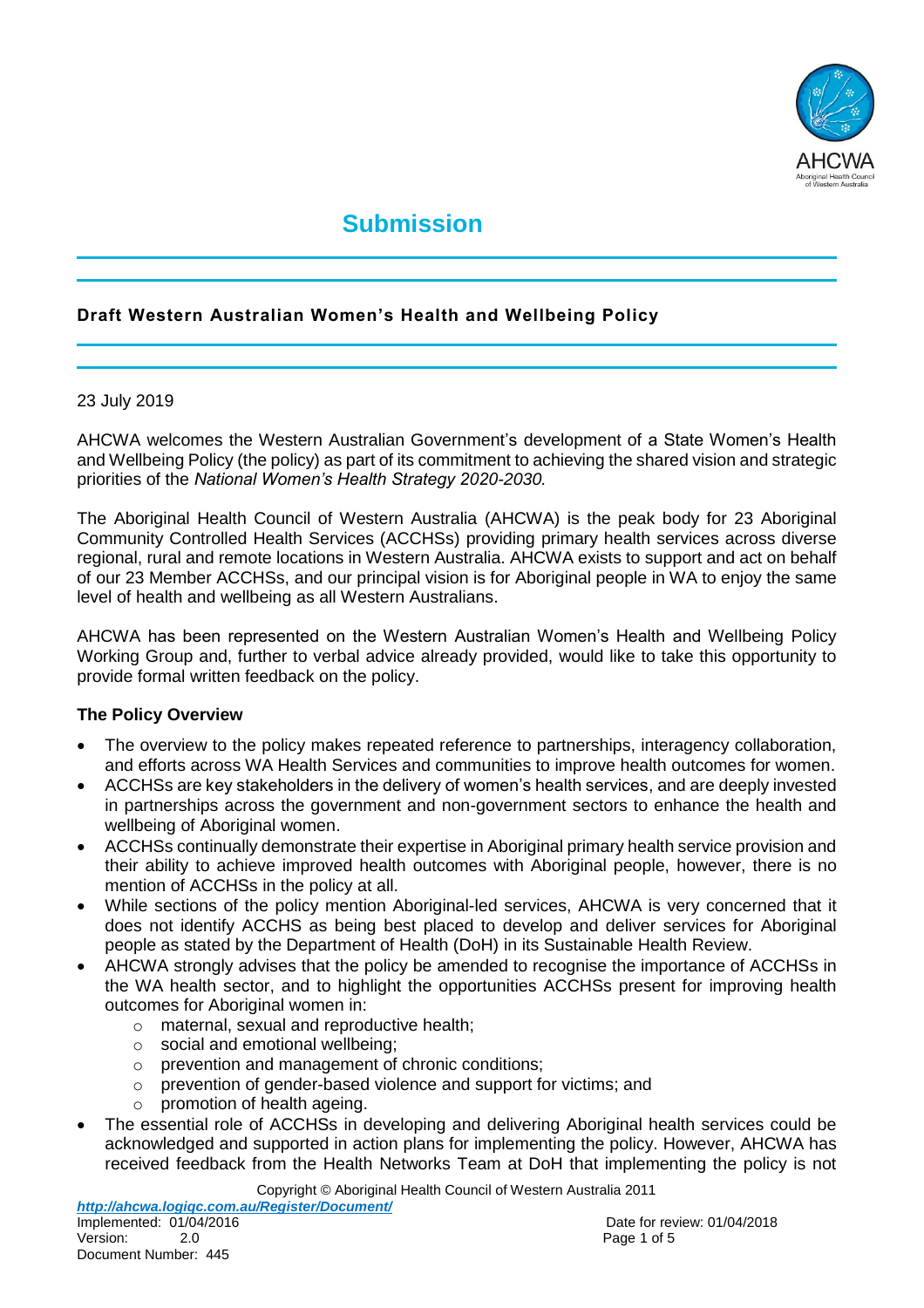

mandatory for the health sector. AHCWA is unsure of the utility of the policy if there are no formal plans for implementation.

 The policy doesn't provide sufficient detail on how the DoH intends to evaluate the policy. Further information about how the impacts of the policy will be measured may clarify the utility of the policy for health services.

## **Guiding Principles**

#### **Women Centred Care**

- AHCWA supports women being at the centre of programs, services and support which promote health, safety and wellbeing.
- In its draft form, the policy states that health services need to be 'flexible, respectful and responsive to the preferences and needs of the individual woman and the cultures of their communities', however, the policy does not detail how this will be achieved.
- WA ACCHSs deliver services to Aboriginal women and their communities using a holistic Model of Care, developed and delivered by Aboriginal people. The Model of Care recognises that Aboriginal people's health and wellbeing is influenced by a range of interconnected and inseparable elements including; family, community, culture, language, country, physical wellbeing, spiritual wellbeing, and emotional wellbeing.
- The WA ACCHS Model of Care has been provided to the Health Networks Team at DoH; AHCWA recommends that it be used to inform the policy, particularly as it refers to health services being delivered to Aboriginal women.

## **Inclusion and Respect**

- AHCWA supports the guiding principle of 'inclusion and respect' in the draft policy, and its recognition that 'some population groups experience stigma, discrimination, and/or racism' when accessing health services.
- Aboriginal people continue to experience institutional racism in many mainstream services which is directly related to poorer health outcomes.
- WA ACCHS provide culturally secure services to Aboriginal women, however, it is essential that Aboriginal women accessing mainstream services are also able to receive culturally secure care and support.
- While the guiding principles aim to 'improve the cultural and language competency of health services', and the draft policy repeatedly refers to the need for 'culturally secure practices' and 'culturally appropriate education', a clearer commitment to how this will be achieved is required.

## **Health Equity and Access**

- AHCWA supports the policy's recognition of the challenges that women who live in regional, rural and remote WA experience in accessing health services, and that a key aim of the policy is to address the gaps in service delivery across the state.
- Of particular concern for Aboriginal women in rural and remote communities is access to:
	- $\circ$  appropriate family and domestic violence support, including health care and refuge accommodation;
	- o preventative programs for chronic conditions and cancers;
	- o screening services for maternal, sexual and reproductive health; and
	- $\circ$  social and emotional wellbeing support, including crisis care and suicide prevention programs.

Copyright © Aboriginal Health Council of Western Australia 2011 *http://ahcwa.logiqc.com.au/Register/Document/* Implemented: 01/04/2016 **Date for review: 01/04/2018** Date for review: 01/04/2018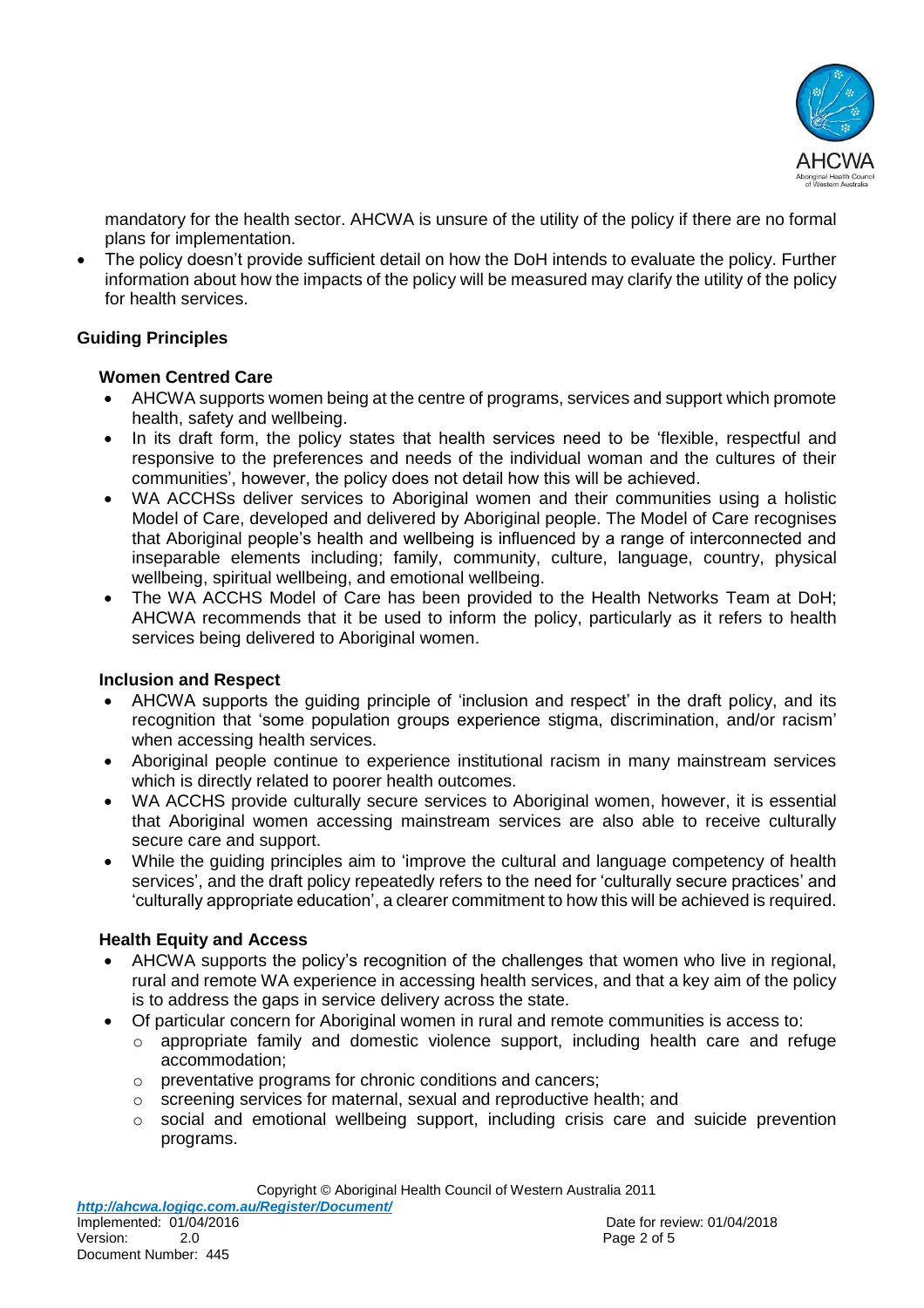

## **Workforce Capacity Building**

- AHCWA welcomes the policy's recognition of the need for a skilled Aboriginal workforce to deliver health services in partnership with Aboriginal people.
- Given the policy is focused on the health and wellbeing of women, it seems appropriate that the policy would support women being given choice about the gender of health professionals or support workers they may come into contact with.
- Ensuring the workforce is sensitive to the needs of women is particularly relevant for Aboriginal women, particularly when health matters are 'women's business'. In these instances it may be highly inappropriate for men to be involved in an Aboriginal woman's care.
- This gender-sensitivity may be captured under 'gender-responsive' health services, however, this term is not yet defined in the policy.

#### **Prevention, Promotion and Early Intervention**

 AHCWA strongly supports the prevention, promotion and early intervention focus of the policy as it demonstrates a positive approach to women's health and wellbeing in the future and avoids viewing issues from a deficit perspective.

#### **A Holistic Approach**

- AHCWA strongly supports the commitment of the policy to account for the various determinants of health impacting on women across WA.
- As previously stated, ACCHSs approach the provision of health services and support for Aboriginal people with a holistic perspective. The Model of Care provides a framework for broader elements of a person's life to be considered when working to improve their health, and social and emotional wellbeing.
- ACCHSs also consider environmental elements that have impacts on the health of Aboriginal people. For example, inadequate hygiene facilities in housing, poor housing maintenance including the presence of mould, domestic waste management issues, and the presence of dust and plant particles has significant impacts on the health of Aboriginal women.
- Health professionals providing services for Aboriginal women must consider the ongoing legacy of intergenerational trauma, institutional racism and intergenerational disadvantage on their health and wellbeing. This is one of the reasons culturally secure services are integral when working with Aboriginal women and communities to improve health outcomes.
- Consideration must also be given to financial pressures experienced by Aboriginal women in the health and wellbeing policy. For example, financial disadvantage often results in the inability to pay for prescribed medicines or to cover the comparatively high cost of healthy food options.

## **A Life Course Approach**

- AHCWA is very concerned that 'Chronic Conditions and Preventative Health' and 'Health Ageing' have been amalgamated in the most recent version of the policy.
- Any policies targeting chronic conditions should recognise women of all age groups have the potential to develop chronic conditions. Chronic conditions and ageing are not synonymous.
- AHCWA supports the intent of the policy to have a life course approach and agrees, as discussed by the Women's Health and Wellbeing Policy Working Group, that key aims for Healthy Ageing can be referenced across all key priority areas for women's health in the policy. However, this should not preclude the policy from having a separate priority area for Healthy Ageing.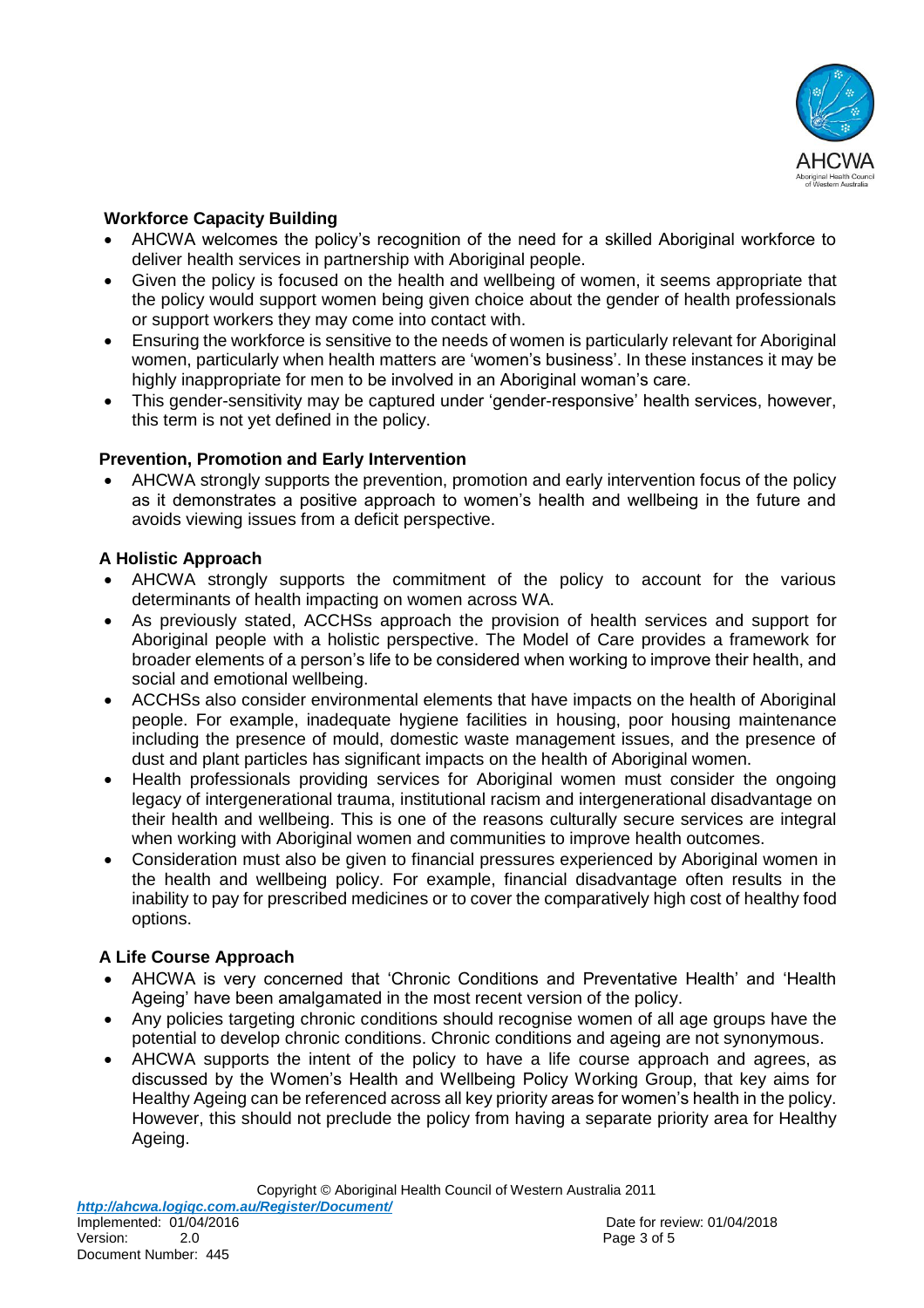

## **Priority Areas**

#### **Priority Area A: Health and Wellbeing Impacts of Gender-based Violence**

- AHCWA supports the inclusion of gender-based violence as a priority area for the policy as it acknowledges the seriousness of family and domestic violence as a social determinant of health for women.
- ACCHSs provide frontline care and support for Aboriginal women experiencing gender-based violence but report an ongoing lack of appropriate crisis response options for women in rural and remote locations.

#### **Priority Area B: Healthy ageing and chronic conditions**

 As previously stated, AHCWA doesn't support the amalgamation of Healthy Ageing and Chronic Conditions under the same priority area. AHCWA submits the following information to be considered in the drafting of the policy:

#### **Healthy Ageing:**

- $\circ$  AHCWA strongly supports the policy promoting opportunities for healthy ageing.
- o A holistic awareness of culture and community positions ACCHSs in a key position to provide the meaningful and effective healthy ageing support for Aboriginal women.
- $\circ$  Aboriginal people develop dementia at a significantly higher rate than non-aboriginal people, and experience physical frailty earlier in their life course as a result of chronic conditions, socioeconomic disadvantage and poorer social and emotional wellbeing.
- o Aboriginal women who are Elders in their communities often hold significant responsibilities which may have impacts for their health. For example, Elder women are likely to prioritise caring duties for kin and community over attending health appointments.

## **Chronic Conditions:**

- $\circ$  AHCWA strongly supports the prevention of chronic disease as a key health policy objective. Aboriginal women experience very high instances of chronic disease across WA particularly in relation to Diabetes Mellitus, Renal Disease, Heart Diseases and Respiratory Diseases caused by smoking or environmental factors (for example, exposure to red dust over extended periods of time).
- o Aboriginal women require timely and easy access to cancer screening programs, particularly for lung and cervical cancers. Delays to quality testing services can result in later diagnosis, and poorer prognoses and survival rates for Aboriginal women.
- o ACCHSs currently deliver evidence informed chronic condition prevention and management services to Aboriginal women across WA and it is recommended that the policy recognises and promotes this.
- $\circ$  AHCWA recommends that any women's health programs targeting chronic conditions which may involve Aboriginal women, ensure information about the program is provided in culturally appropriate language.

## **Priority Area C: Maternal, sexual and reproductive health and wellbeing**

 Maternal, sexual and reproductive health and wellbeing are key focus areas for Aboriginal primary health care. ACCHSs partner with Aboriginal women and their communities to deliver culturally secure services addressing these areas.